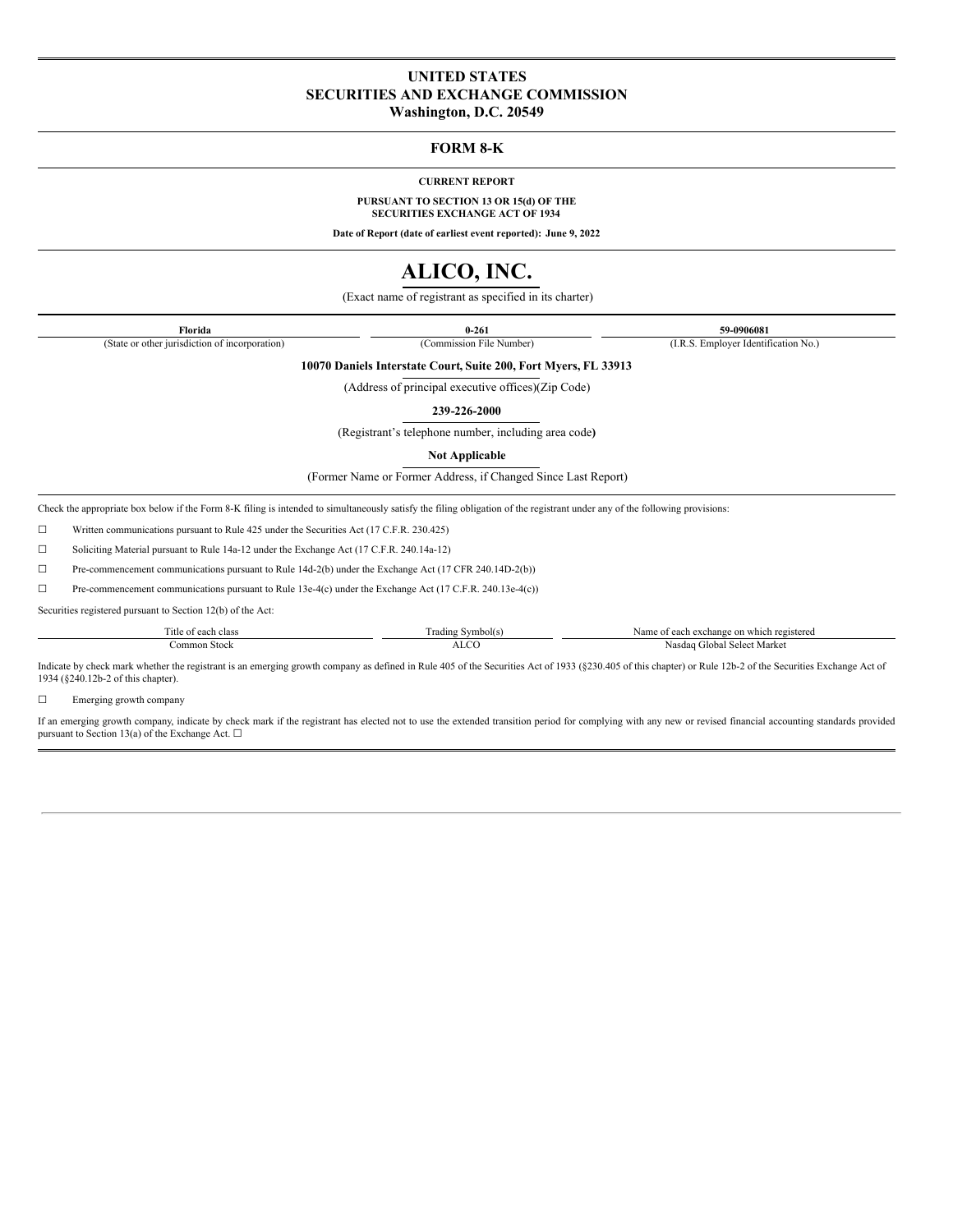**Section 8 Other Events Item 8.01 Other Events**

On June 9, 2022, the Board of Directors of Alico, Inc. declared a third quarter of fiscal year 2022 cash dividend of \$0.50 per share on its outstanding common stock to be paid to shareholders of record as of June 24, 2022, with payment expected on July 8, 2022.